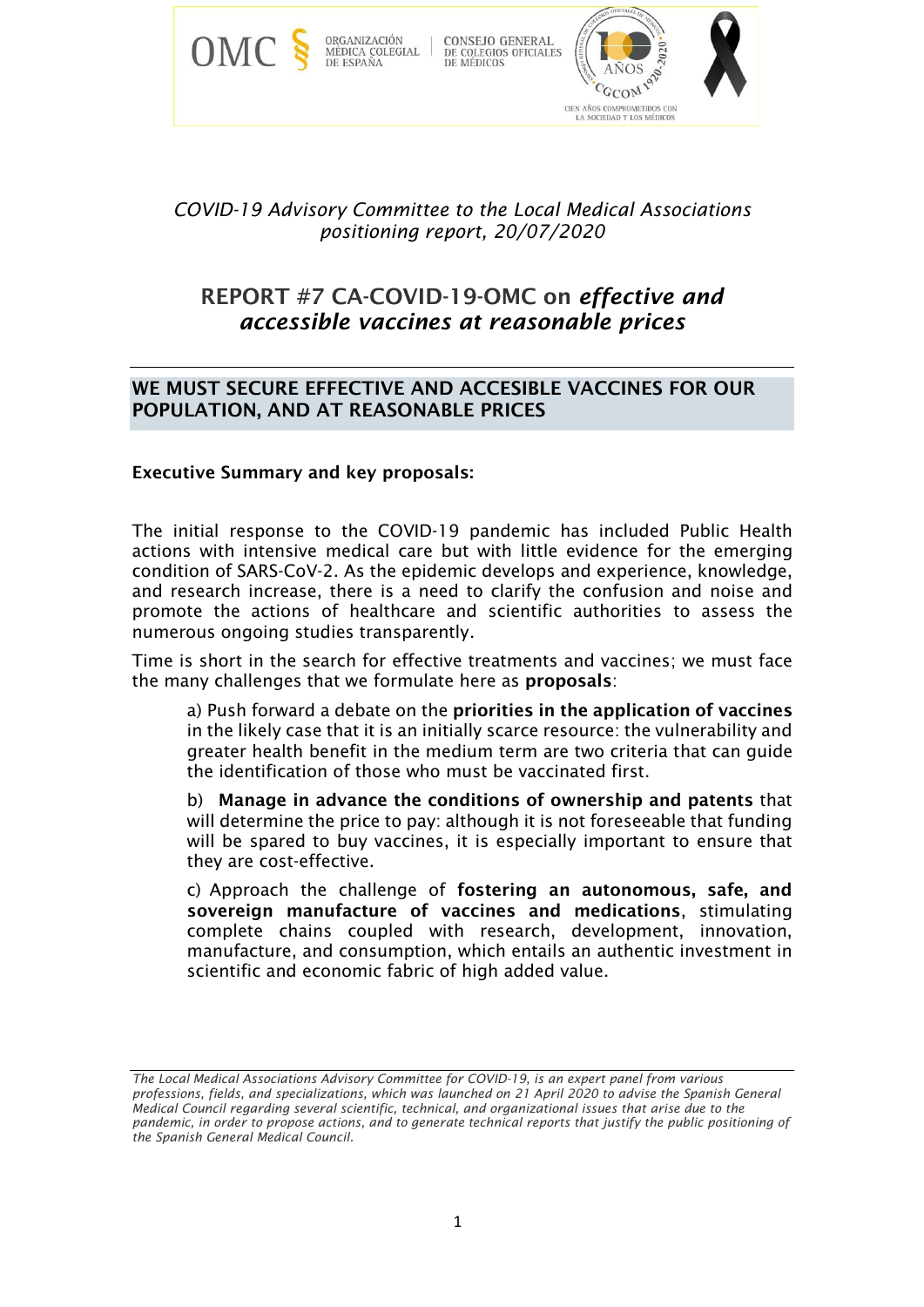

## PRELIMINARY CONSIDERATIONS

## A concerning starting point situation

The pandemic caused by SARS-CoV-2 has had all types of consequences: personal (disease, sequelae, and deaths), social (confinement, job losses), and economic (record of temporary employment regulation, decrease in the social security affiliations, additional assets of the Bank of Spain for  $E120$  billion<sup>1</sup>,  $\mathsf{\mathfrak{C}}$ 150 000 billion of European funds $^{\scriptscriptstyle 2}$ , etc.).

This is why more countries and governments are interested in accessing funds to help face both the healthcare crisis and the economic one. In this sense, therapies must be considered a fundamental instrument for preventing second and third waves of this pandemic, which will clearly occur<sup>3</sup>.

On May 19, there were more than 20 active clinical trials about vaccines, and over 200 about various therapeutic agents<sup>4</sup> (in different clinical development phases) involved in the treatment and prevention of SARS-CoV-2 to avoid COVID-19. Some available treatments are molecules of recent development. However, most are new uses of already authorized medications for other indications.

#### Countering the noise and confusion

All this constantly generates a great amount of information that must be analyzed, compared, and verified, which is why an Agency that compiles this information and ensures that it is available and easy to access for healthcare professionals is needed.

The use and abuse of press releases and the publishing of article pre-prints that have not been peer-reviewed are combined with high media attention and sensationalist news. Also, as this news affects the stock value of pharmaceutical and technological companies and provides visibility and fame (as short-lived as it may be) to the researchers, this trend is reinforced and becomes selfsustaining.

The result is a lot of noise, confusion, frustrated expectations, and more distancing and misunderstanding of science by the population. All this makes more necessary than ever the intervention of public authorities to assess the quality of studies and communicate the proven evidence of treatments, technologies, or interventions.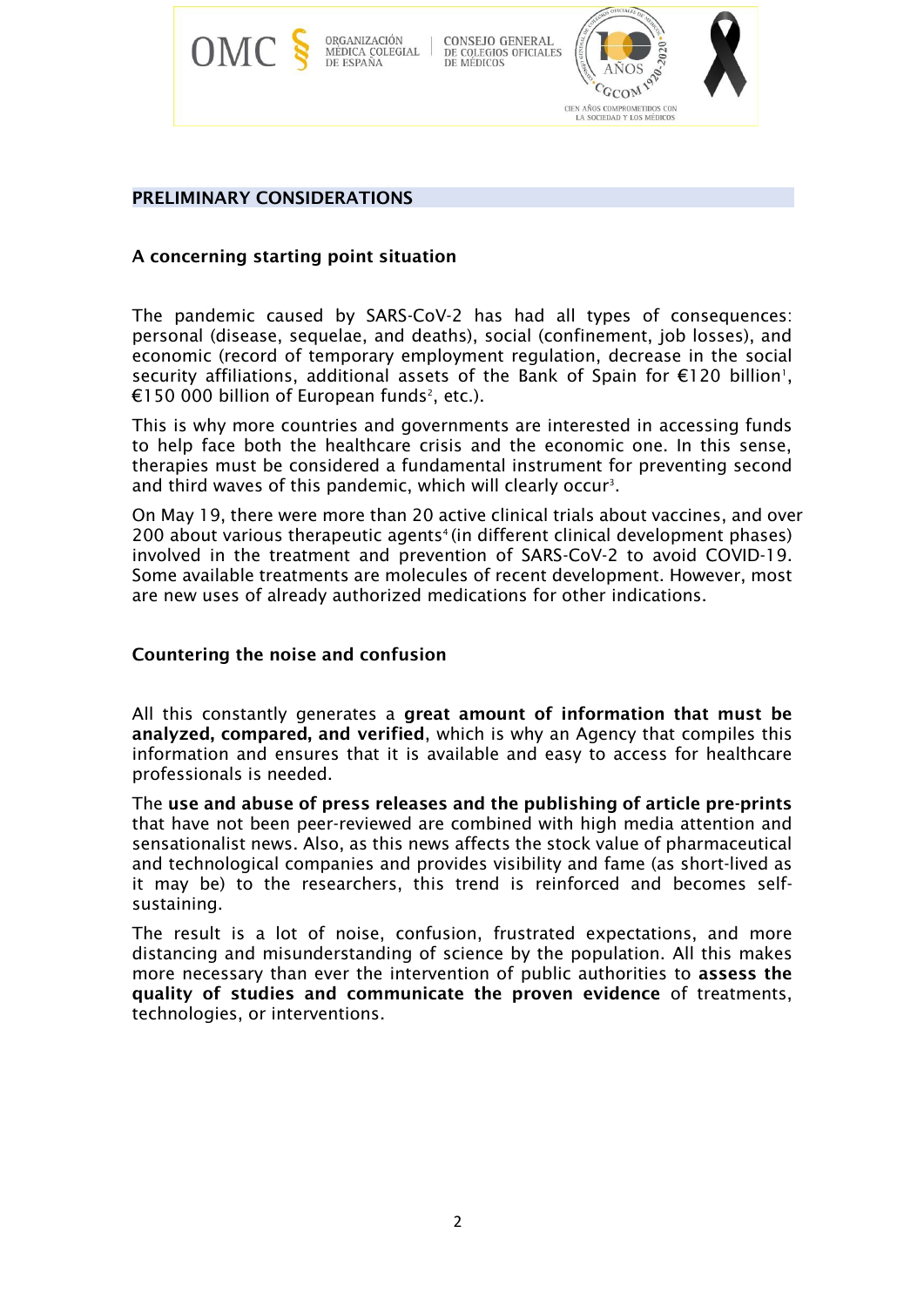

## BUILDING EFFECTIVE AND EFFICIENT RESPONSES

The basis of an effective response has to start from our Agency of Medicines. Time is short, and many challenges need to be solved: social, healthcare, economic, and productivity.

## a) The Spanish Agency for Medications and Medical Devices (AEMPS) should have a fundamental role.

The Spanish Agency for Medications and Medical Devices is playing, and must play, a fundamental role as a resource for assessment and management of knowledge; in this way, continuously monitoring everything related to the new COVID-19 treatments, together with the network of agencies at the European level and outside of Europe.

However, it would be convenient (almost indispensable) to reinforce the agility of elaborating and publishing reports based on studies that transmit true, verified, and tested information to all professionals. In this sense, the Spanish Agency for Medications and Medical Devices has provided professionals with various study reports and records about the different aspects for diagnosis and treatment:

- Clinical trials have a space of their own in which their characteristics are published, the Spanish Clinical Trials Registry ([REec](https://reec.aemps.es/))<sup>1</sup>.
- Listing of post-authorization studies, promoted by the healthcare administrations<sup>2</sup>.
- Clinical trials with authorized medicines in the European Union (EU) in the EU Clinical Trials Register<sup>3</sup>.
- Information regarding other studies on COVID-19 in the platform of the International Clinical Trials Registry of the WHO<sup>4</sup>, or the platform of the US National Library of Medicine<sup>5</sup>.

Regarding the researched active agents, it is worth noticing that currently there are 71 registered clinical trials in Spain, and that it is necessary to have clear criteria to decide when the benefit/risk relationship is acceptable so that said clinical trial is allowed to continue or no, despite the uncertainty, the pressure lobbies, and information noise.

<sup>&</sup>lt;sup>1</sup> WEB of the Spanish Registry of Clinical Trials:<https://reec.aemps.es/reec/public/web.html>

<sup>&</sup>lt;sup>2</sup> Information regarding COVID-19 clinical investigation[: https://www.aemps.gob.es/la-aemps/ultima](https://www.aemps.gob.es/la-aemps/ultima-informacion-de-la-aemps-acerca-del-covid%e2%80%9119/informacion-sobre-investigacion-clinica-sobre-la-covid-19/)[informacion-de-la-aemps-acerca-del-covid%e2%80%9119/informacion-sobre-investigacion-clinica](https://www.aemps.gob.es/la-aemps/ultima-informacion-de-la-aemps-acerca-del-covid%e2%80%9119/informacion-sobre-investigacion-clinica-sobre-la-covid-19/)[sobre-la-covid-19/](https://www.aemps.gob.es/la-aemps/ultima-informacion-de-la-aemps-acerca-del-covid%e2%80%9119/informacion-sobre-investigacion-clinica-sobre-la-covid-19/)

<sup>3</sup> EU Clinical Trials Register: [https://www.clinicaltrialsregister.eu](https://www.clinicaltrialsregister.eu/)

<sup>4</sup> Web of the International Clinical Trials Registry Platform:<https://www.who.int/ictrp/search/es/>

<sup>5</sup> Web of the US National Library of Medicine "Clinical Trials": <https://www.clinicaltrials.gov/>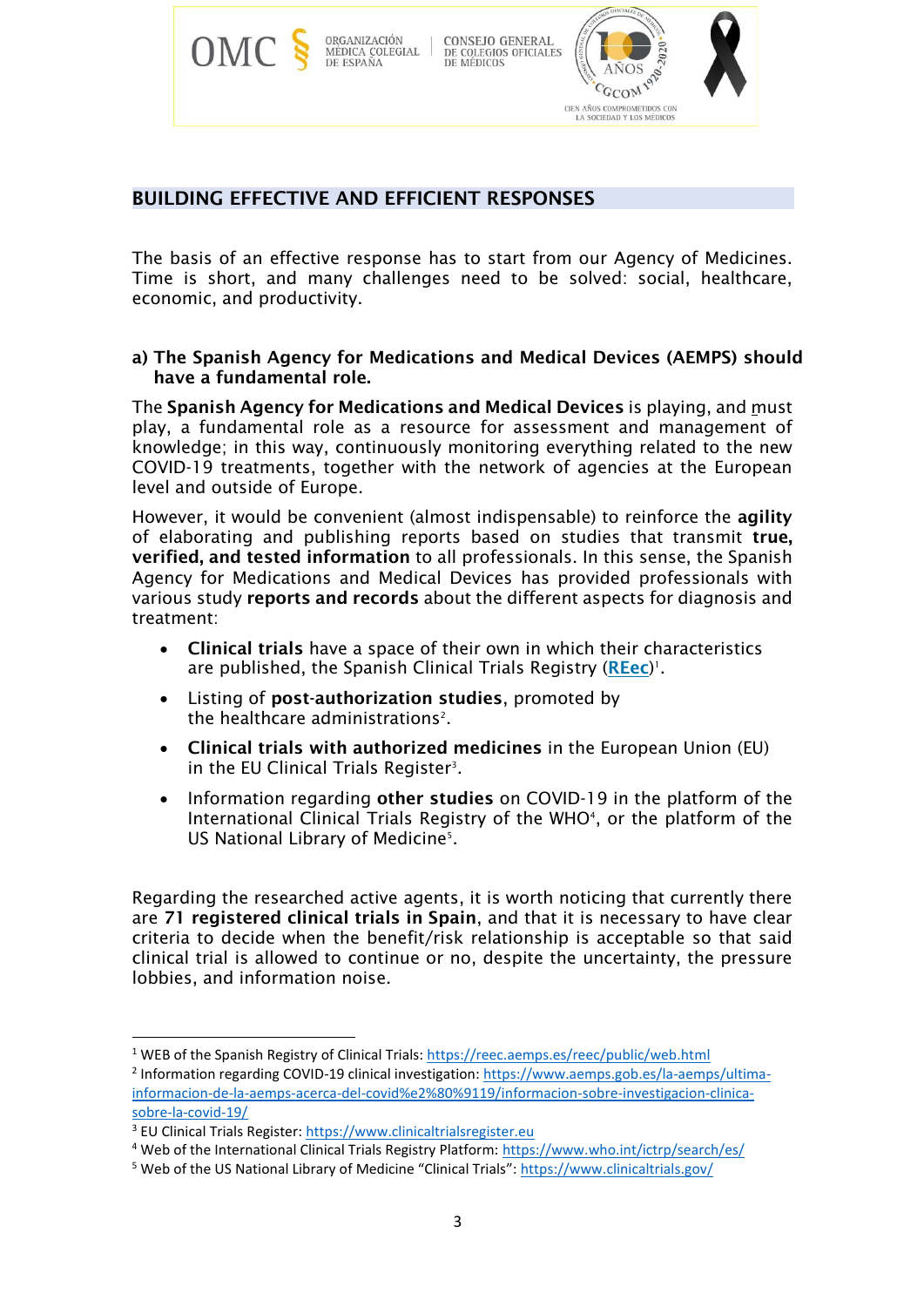

Despite the many studies started, there is currently no evidence provided by controlled clinical trials that allow the recommendation of a specific treatment for SARS-CoV-2, neither is there a glimpse of an effective treatment for infection prevention nor for disease treatment (suffice to remember the great clinical complexity of the infectious process that attacks many physiological systems).

## b) Time is short in the search for effective treatments and vaccines: we must face diverse challenges with many uncertainties that must be clarified.

Before this context, it is urgent at the social and healthcare level to identify or develop both new treatments for the disease once it is established, as well as treatments to prevent the infection (mainly vaccines).

Regarding the currently researched treatments, they do not stop being empiric treatments that are used due to indirect evidence about their usefulness (as there is no specific treatment yet, and we are dealing with an emerging disease with many aspects of its physiopathology still unknown).

These treatments (and many others being tested) will still have to demonstrate their effectiveness in treating the disease and the benefit for the patient, as during the disease course, many other treatments might induce or cause interactions with the antivirals. Therefore, again, analyzing and considering the benefit/risk balance is fundamental.

However, the fundamental treatments that will be effective for prevention will be vaccines, and it is written in plural because more than 20 compounds of different origins (live and/or inactivated and/or genetically modified virus) are undergoing clinical trials, with researchers having the advantage of not starting from scratch for the SARS-CoV-2 vaccine as the research performed in the past for vaccines for SARS and for MERS has identified possible approaches.

Due to the (healthcare and economic) severity of the COVID-19 pandemic, it is very likely that the regulators (Food and Drug Administration, European Medicines Agency) speed up some of the fundamental and necessary steps in the development of new medications (animal studies, phases I, II, and III). However, we can be sure that they will not be available earlier than 6 months after starting the clinical trials.

If the vaccine is approved, its manufacture, distribution, and global administration will take time, and as people do not have immunity against COVID-19 (5% in Spain<sup>6</sup>), they will probably need two doses of the vaccine, with a gap of three to four weeks and people will start attaining immunity against COVID-19 in one or two weeks after the second dose.

Therefore, there is still much work to do. Nevertheless, the number of pharmaceutical companies, governments, and other agencies working on a COVID-19 vaccine is a reason to have hope (in public-private alliances).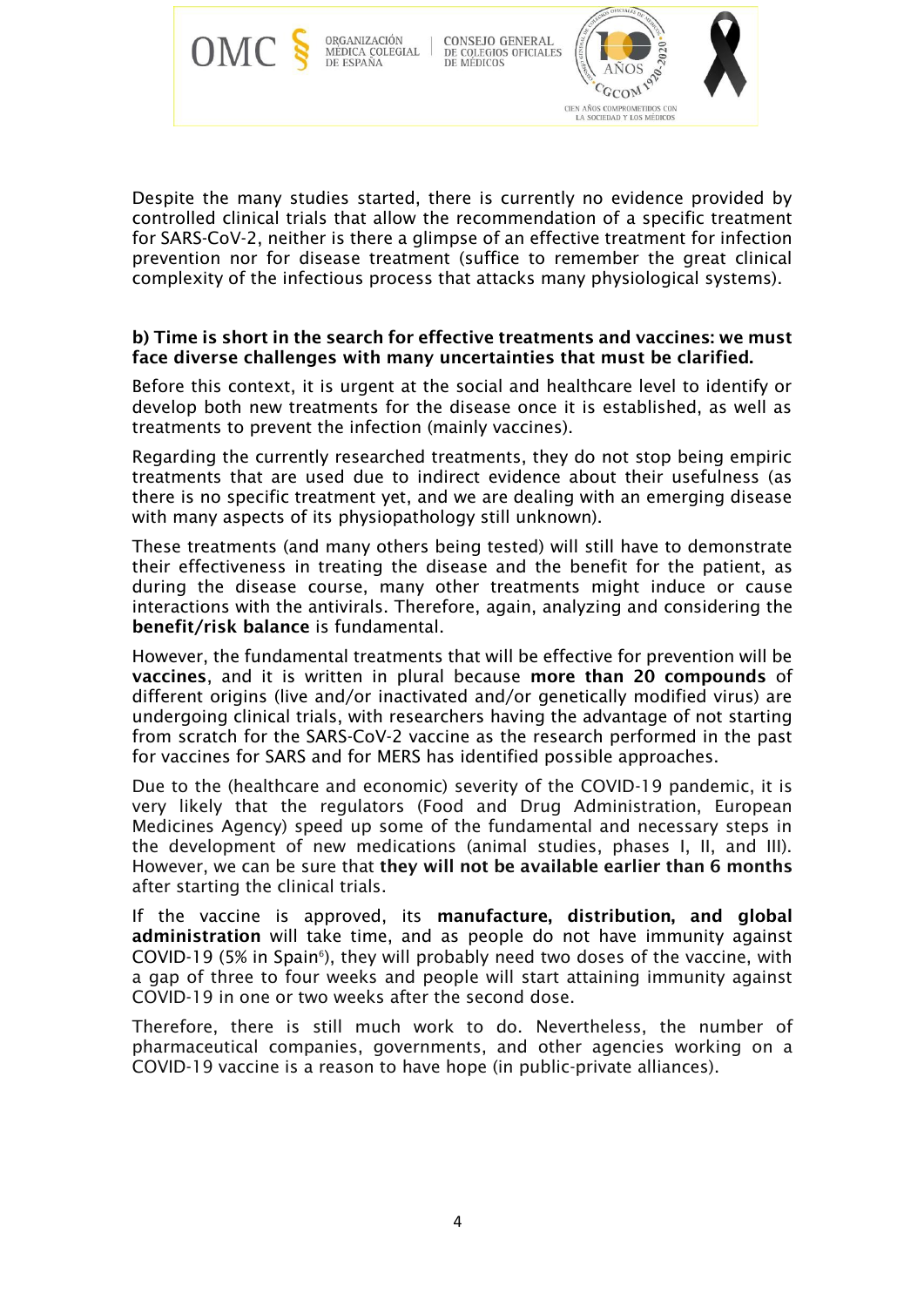

In addition, the complexity of the situation makes it even more challenging to make decisions and make strategic plans at different levels. The uncertainty invades the fundamental aspects of SARS-CoV-2 and COVID-19. To date, we cannot know what type of vaccine, technologically speaking, will be first, nor how effective it will be. We also do not know the necessary dose, nor the number of doses needed, both in the young and the elderly populations (with worse immune response, population at risk). All these questions enormously restrict the global manufacturing capacity and the prioritization need.

The ideal objective is to prevent infection and block transmission, but the first results of the more advanced vaccines do not seem to have achieved the second objective. This means that eventually, many more people would need to be vaccinated (over 6 billion people). However, we can continue to work on foreseeing the challenges that disease prevention using vaccination will involve.

From our perspective, 4 challenges arise: social, healthcare, economic, and manufacturing. These will have to be solved to gain space and time in our country and on a global scale. These challenges are: social (how much), healthcare (to whom), and economic (how do we pay).

## c) Social and healthcare challenge: the possible substitution – flu vs COVID.

Of the entire current industry that is dedicated to the manufacture, distribution, and marketing of vaccines, many do so with the flu vaccine. Therefore, in order to meet the demand due to COVID-19, a substitution effect could be produced, one for the other, and this without a doubt will have social repercussions (remember the importance of seasonal flu, where, more than the severity of the disease itself, its effect is based on the number of affected individuals). Furthermore, the possible concurrence during fall/winter of both diseases (COVID/flu) makes it logical not to reduce flu vaccination but to generalize it in at least certain demographic groups such as healthcare professionals and highrisk patients with poor prognoses if they contract COVID.

A decrease could also occur in the manufacturing of other very necessary vaccines in countries of low incomes (yellow fever, zika, malaria pilot, etc.).

#### d) Healthcare challenge: to whom.

This challenge, which we should also solve (if we want to be up-to-date on the tasks), is what E. Castejón denominates as the prisoner dilemma<sup>7</sup>: what should a country such as ours do with a low immunity rate<sup>6</sup>, "*prioritize its entire population for its own benefit in the immediate term or, follow the correct strategy, which is to prioritize globally according to the vulnerability of different collectives and obtain a greater benefit on the medium term".* This will be one more of the problems to solve.

There are recent attempts of prioritization in the world by referents such as GAVI, the Vaccine Alliance, that has launched, after the recent *Global*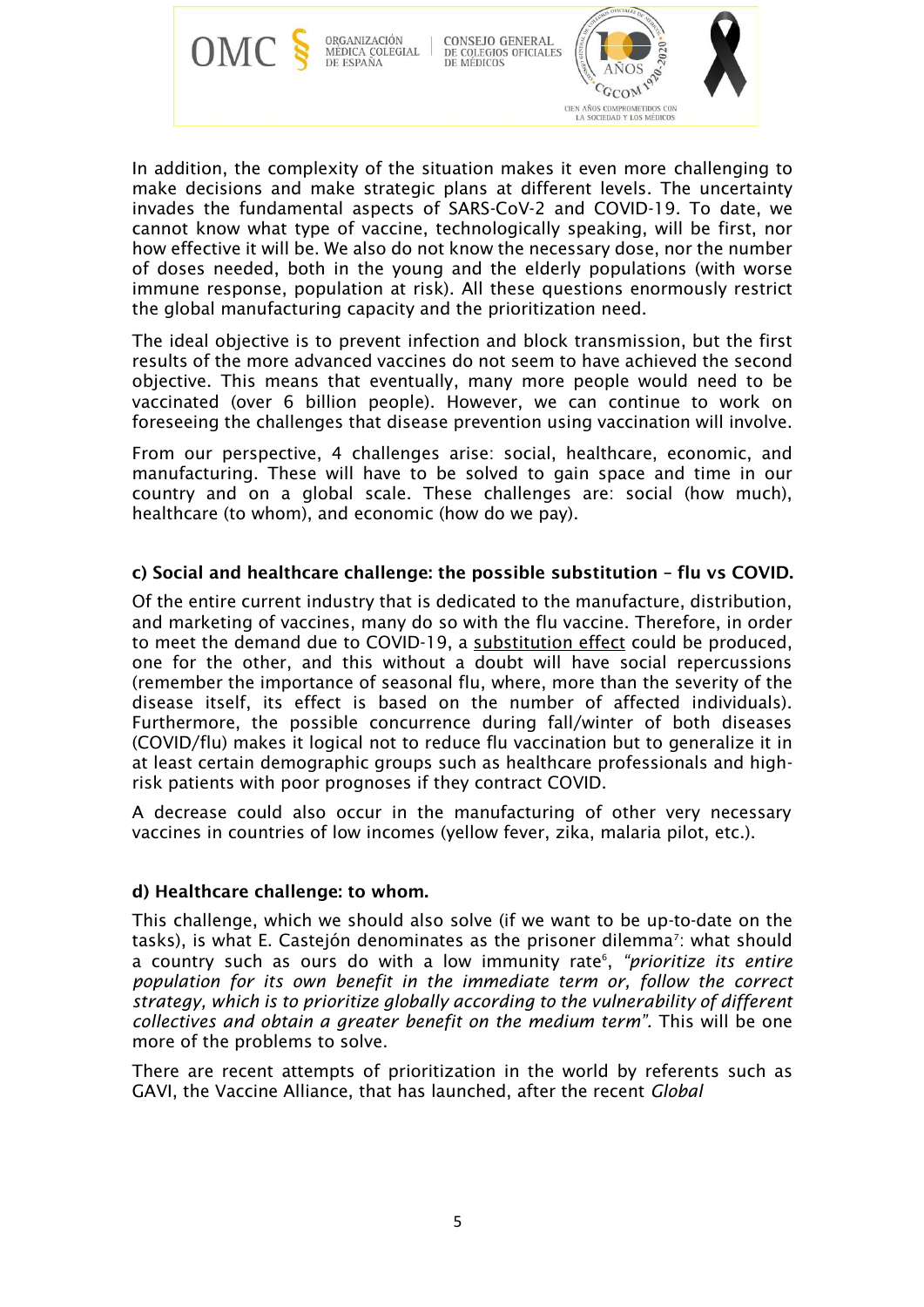

*Vaccine Summit 2020* in London, an initiative named GAVI *COVAX Advanced Market Commitment* aimed at raising 2 billion dollars to supply vaccines using the criteria of necessity. This is added to the commitment of 750 million dollars from the United Kingdom, Germany, Canada, and the Gates Foundation for Astra Zeneca (developing the most advanced vaccine, AZD1222) to guarantee 300 million doses to distribute in very low-income countries. It is not clear, however, if data and technology will be shared with any manufacturer who is legally authorized to produce this vaccine. As well as the Alliance established between France, Germany, Italy, and the Netherlands to ensure equal access to vaccines for the European population, or the Strategy of the European Commission itself for COVID-19 vaccines.

## e) Economic challenge: how much will it cost.

If we take into account the economic disaster that this serious healthcare crisis has entailed (besides the healthcare expenditure<sup>8</sup>, a loss between 9-13% of the Gross Domestic Product, etc.) a new challenge that needs solving and foreseeing has arisen: How much will we be willing to pay for a new vaccine? i.e., what is our willingness to pay, because as a scarce good (at least at the beginning), it will be subjected to strong market competitions, as occurred with face masks and tests.

A related economic challenge is that the longer it takes to vaccinate the entire population, the economic activity will be more affected. As expressed in the Economic and Social Rebuilding Commission of the Congress of Deputies, healthcare has turned into the first line of defense for the country's economy<sup>6</sup>. Therefore, although it is not foreseeable that funding will be spared to buy vaccines, it is particularly important to ensure that they are cost-effective. This requires a preemptive management task.

In this sense, it is worth mentioning that, if the research of these vaccines is being developed using, in many cases, public-private collaboration formulas, the private part should not be the only one allowed to patent the products derived from the advancement of knowledge.

Likewise, it is necessary to establish strategies that mark the relationship between providers of raw materials, the vaccine manufacturers, and the countries that ensure the accessibility of vaccines for the populations. In fact, in its COVID-19 Vaccine Strategy, the European Commission establishes the foundation for some protection of the populations, even starting at the stage of research for the manufacturing of COVID-19 vaccines. In the US, BARDA (Biomedical Advanced Research and Development Authority) has financed the development of the Johnson & Johnson vaccine with 1 billion dollars, the US government has committed 1.2 billion with Astra Zeneca for 300 million vaccines if it is finally approved. The United Kingdom has provided resources in advance to Astra Zeneca, that on the other hand has used public institutional funds and private foundation funds (Participation and Integration Centers).

It seems evident that there exists a sensation of a threat before the possible market turmoil that will allow a repeat, in this case with the vaccine distribution, of the recent pictures of shortage and

<sup>6</sup> Video Grupo de Trabajo Sanidad y Salud Pública (Video: Group of Healthcare Work and Public Health) - 06/12/2020. Beatriz González López-Valcarcel,<https://app.congreso.es/v/14651398>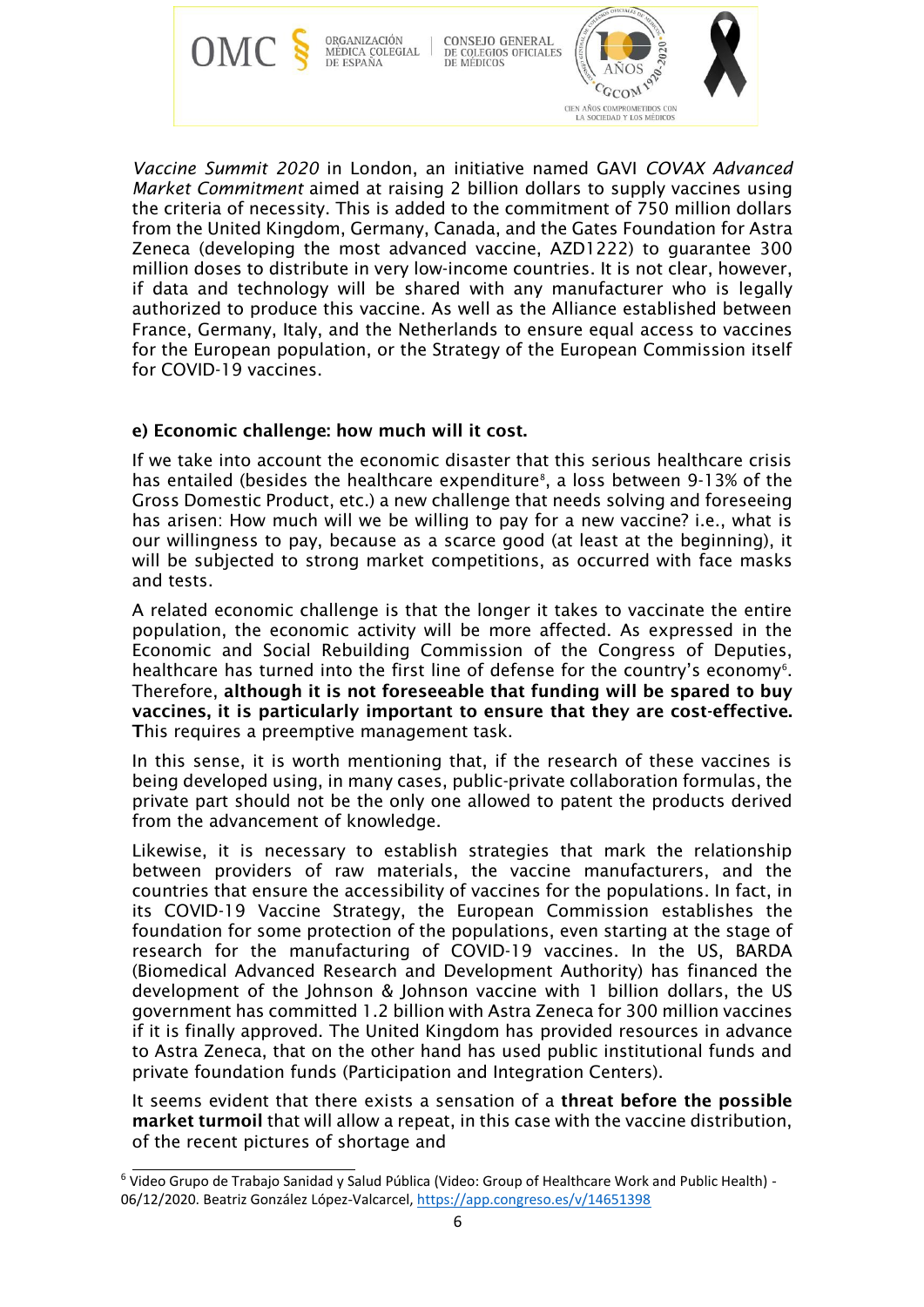

appropriation of healthcare material. In a recent article in *The Lancet* the need for an agreed global policy was proposed to avoid commercial wars and exaggerated protectionism, but this requires overall global governance.

In order to answer these new challenges (or not as much), it is convenient to also answer the open questions that Vicente Ortún<sup>9</sup> pose:

- *¿Is Spain trusting in multinationals?*
- *¿How to promote local R&D to be able to develop and produce vaccines?*
- *¿What public investment would be needed?*
- *¿Specific for each technology according to the type of vaccine or generic?*

#### f) Autonomous and collaborative but sovereign manufacture challenge.

The solutions to these posed questions are of such relevance that we can no longer ignore the need for robust and well-cared R&D (also clinical) in our country.

Healthcare workers (from every area: hospital, primary care, public health) have adapted, reinvented themselves, and have been agile in incorporating new knowledge, protocols, and administrative procedures. Society has given a wonderful example of solidarity, understanding of the situation, and enduring with the decisions.

It is time then, for our representatives to be more proactive, abandon their shortsighted vision centered on the political or electoral impact of the situations, and extend their vision to the medium and long term, offering serious and consistent answers to these challenges.

The manufacturing capacity of companies and within Spanish territory is important in many sectors, and could be strengthened for medicines and healthcare products. Few would doubt that Spanish transnational companies of clothing (INDITEX) could have enough capacity to manufacture any type of face mask (or Personal Protective Equipment) that is requested by the authorities (homologated by the Department of Health itself) and at a very reasonable price, without brokers and without having to be in the international markets submitting to the supply and demand ups and downs, shortage, etc.

The same thing could happen with vaccines, maybe with a more intense work of promoting industrial fabric. Obtaining an effective vaccine and achieving its approval will only be the first step. Next is the enormous challenge of making billions of doses to distribute to the population, and here the public-private collaboration will be fundamental, where many Spanish biotechnology companies exist that are sufficiently prepared to manufacture and supply the very needed vaccine to the market. The Ministry or the Autonomous Communities themselves could be in charge of the distribution through their central services.

In any case, this stimulus for complete chains coupled to research, development, innovation, manufacture, and utilization means an authentic investment of scientific and economic fabric of high added value, and can act as a platform for new transnational initiatives in order to solve old and new clinical and public health challenges.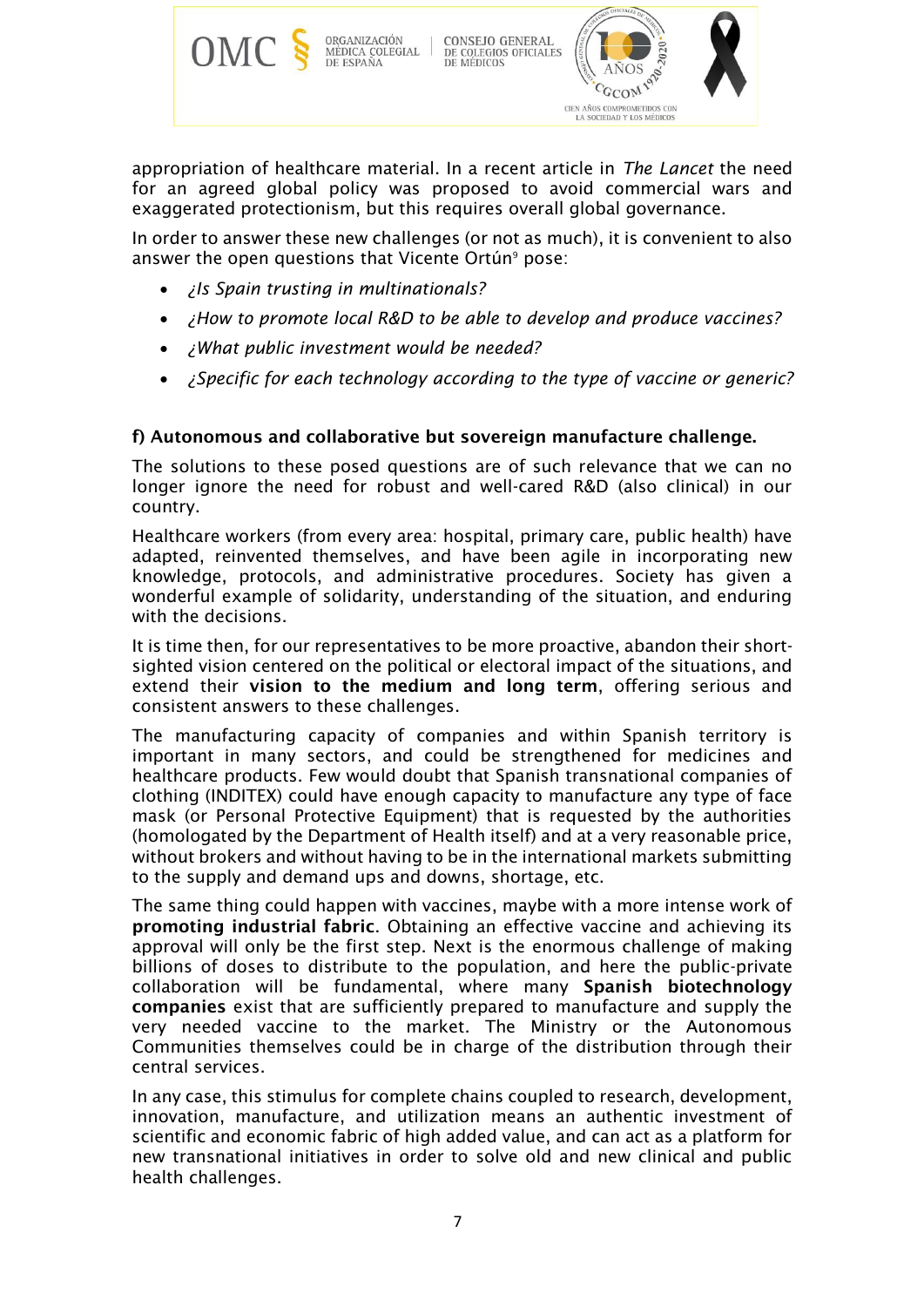

CONSEJO GENERAL DE COLEGIOS OFICIALES<br>DE MÉDICOS



But this manufacturing challenge must be in line with the European and global manufacturing challenge and the challenge of fair accessibility of COVID-19 vaccines on a global scale, as in fact, the problem is a worldwide one and affects all countries.

Suppose global governance exists and each country reinforces its manufacturing capacity to the best of their abilities. In that case, there is hope of being able to cover the global need for vaccines. Thus, it is a good idea to repurpose the veterinary-vaccine manufacture plants in Spain, but it is insufficient. Therefore, we must define this as a strategic initiative, as it would not only guarantee the capacity to meet our own needs, but we could also have an active role on a global scale. Not to mention that we would also guarantee the manufacturing of vaccines as a product of our R&D, and together we would contribute to better our technological capacity and reinforce our productive fabric.

## COLLABORATIVELY BUILDING IN EUROPE: THE EUROPEAN STRATEGY FOR THE COVID-19 VACCINE

It is worth describing briefly in the current report the strategy that the European Commission has established to ensure equal and adequate access to the COVID-19 vaccine in Europe. This strategy, that is aligned with the recommendations mentioned here, will have a fundamental influence in the implemented decisions and strategic actions in the Spain.

The Strategy has the following objectives:

- Guarantee the quality, safety, and effectiveness of the vaccines.
- Ensure quick access to the vaccines to the Member Countries and their populations, while leading the effort of global solidarity at the same time.
- Guarantee equal access to an affordable vaccine as soon as possible.

The European Union (EU) strategy is based on two pillars:

- Ensure the manufacture of vaccines in the EU and enough supply for its Member Countries according to the advanced purchasing agreements with the vaccine manufacturers through the Instrument of Support for Emergency. Aside from these agreements, additional funding and other forms of support can be provided.
- Adapt the regulatory framework of the EU to the current urgent situation and make use of the existing policy flexibility to accelerate the development, authorization, and availability of the vaccines, keeping at the same time the policies of quality, safety, and effectiveness of the vaccines.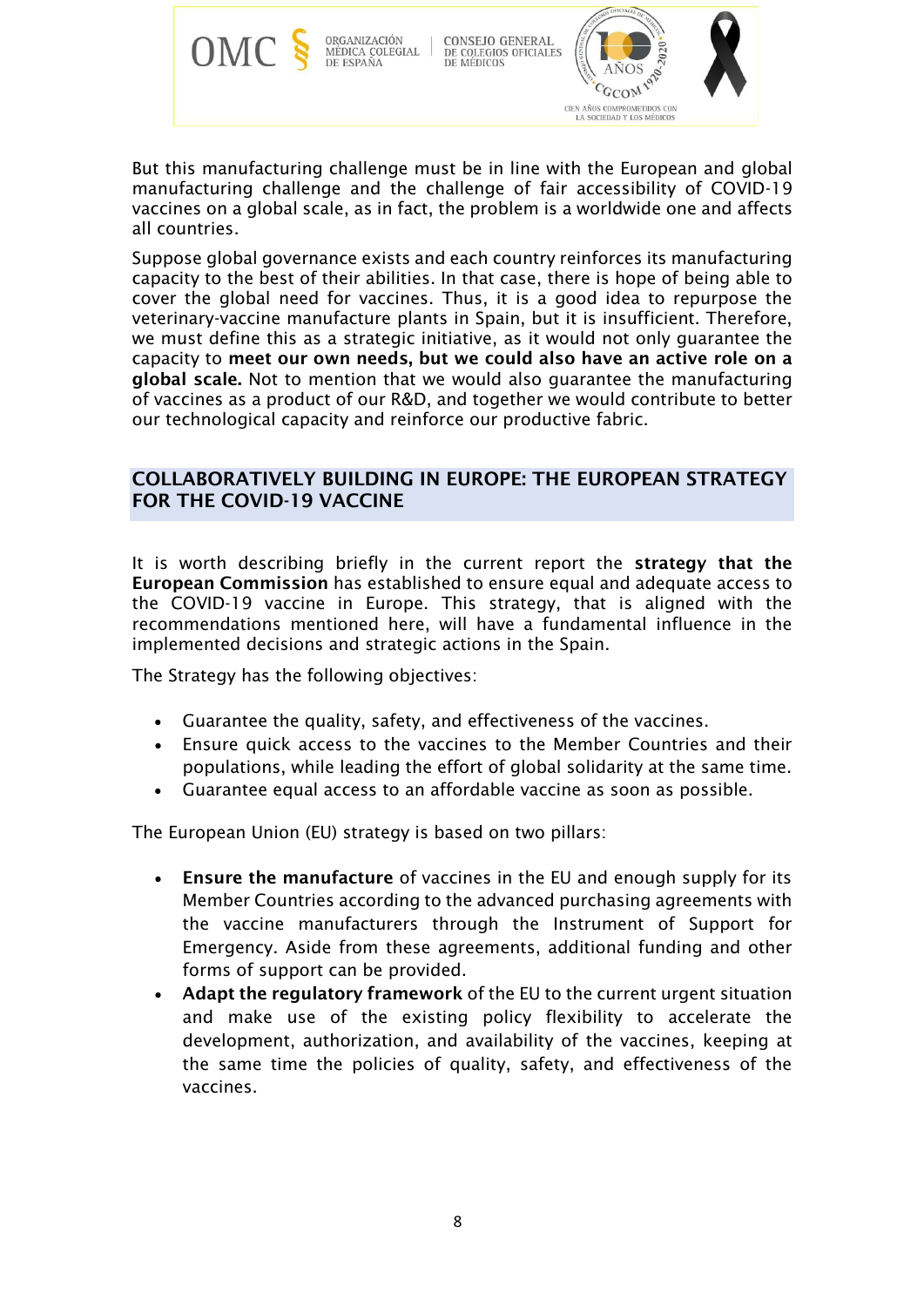

## Advanced purchasing agreements

To support companies in the rapid development and manufacture of a vaccine, the EU will arrange agreements with different vaccine manufacturers of the Member Countries. In exchange for the right to buy a certain number of vaccine doses within an established term, the Commission will finance part of the vaccine manufacturers' initial costs. This will take the form of advanced purchasing agreements. The provided funding will be considered an initial payment of the vaccines that the Member Countries will actually buy.

The funding will come from an important part of the Instrument of Support for Emergency of 2.7 billion euros. Additional support will also be available through loans from the European Investment Bank.

## Funding criteria

By adopting the funding decision regarding which vaccines to support, the following non-comprehensive criteria will be taken into account: soundness of the scientific focus and technology used, delivery speed, cost, risk distribution, responsibility, coverage of the different technologies, early commitment with the EU regulators, global solidarity, and supply capacity through the development of the manufacturing capacity within the EU.

There is always the risk that the supported candidates fail during the clinical trials; therefore, what the EU does is transfer some of the risks of the Financial Institutions to the public authorities in exchange for ensuring the Member Countries equal and affordable access to a vaccine, in case it is available.

#### Regulation

The regulation processes will be flexible but will continue to be robust. Together with the Member Countries and the European Medicines Agency, the Commission will make maximum use of the existing flexibilities in the regulatory framework of the EU in order to accelerate the authorization and availability of effective COVID-19 vaccines. This includes an accelerated procedure of authorization, flexibility regarding labeling and packaging, and a proposal to establish temporal exceptions to specific law provisions about genetically modified organisms to accelerate the clinical trials for COVID-19 vaccines and medicines that contain genetically modified organisms.

#### **Solidarity**

The European Commission is committed to the principle of universal, equal, and affordable access to vaccines, especially for more vulnerable countries. It is willing to study, together with the international associates, the possibility that an important number of countries will agree on joining resources to reserve future vaccines from companies for both themselves and other countries of low and mid-income at the same time. The countries of high income could act as an inclusive group of international buyers, accelerating the development of safe and effective vaccines and maximizing access for everyone worldwide who needs them.